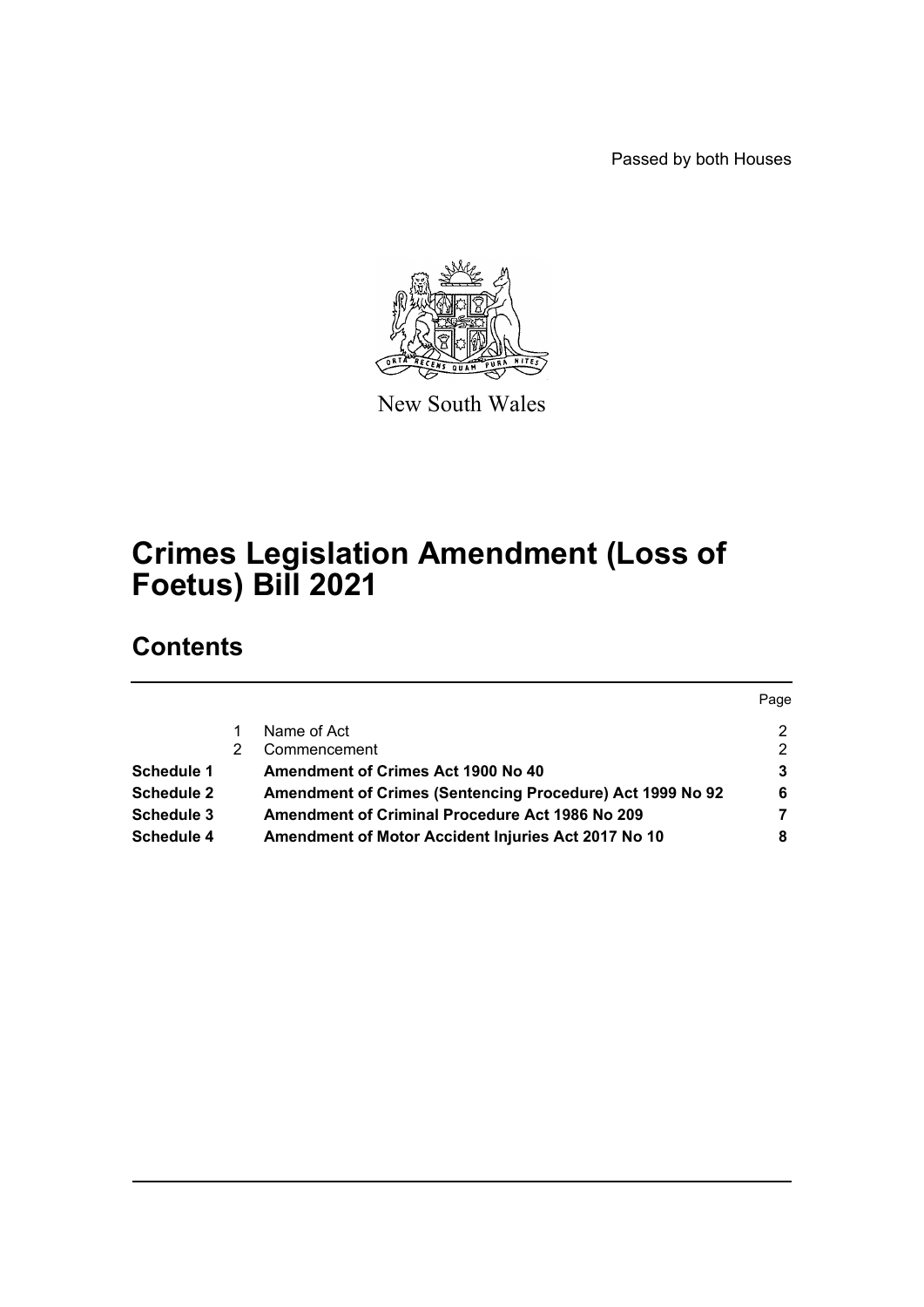*I certify that this public bill, which originated in the Legislative Assembly, has finally passed the Legislative Council and the Legislative Assembly of New South Wales.*

> *Clerk of the Legislative Assembly. Legislative Assembly, Sydney, , 2021*



New South Wales

# **Crimes Legislation Amendment (Loss of Foetus) Bill 2021**

Act No , 2021

An Act to amend the *Crimes Act 1900* to create new offences in relation to causing the loss of a foetus of a pregnant woman; and to make consequential amendments to other Acts.

*I have examined this bill and find it to correspond in all respects with the bill as finally passed by both Houses.*

*Assistant Speaker of the Legislative Assembly.*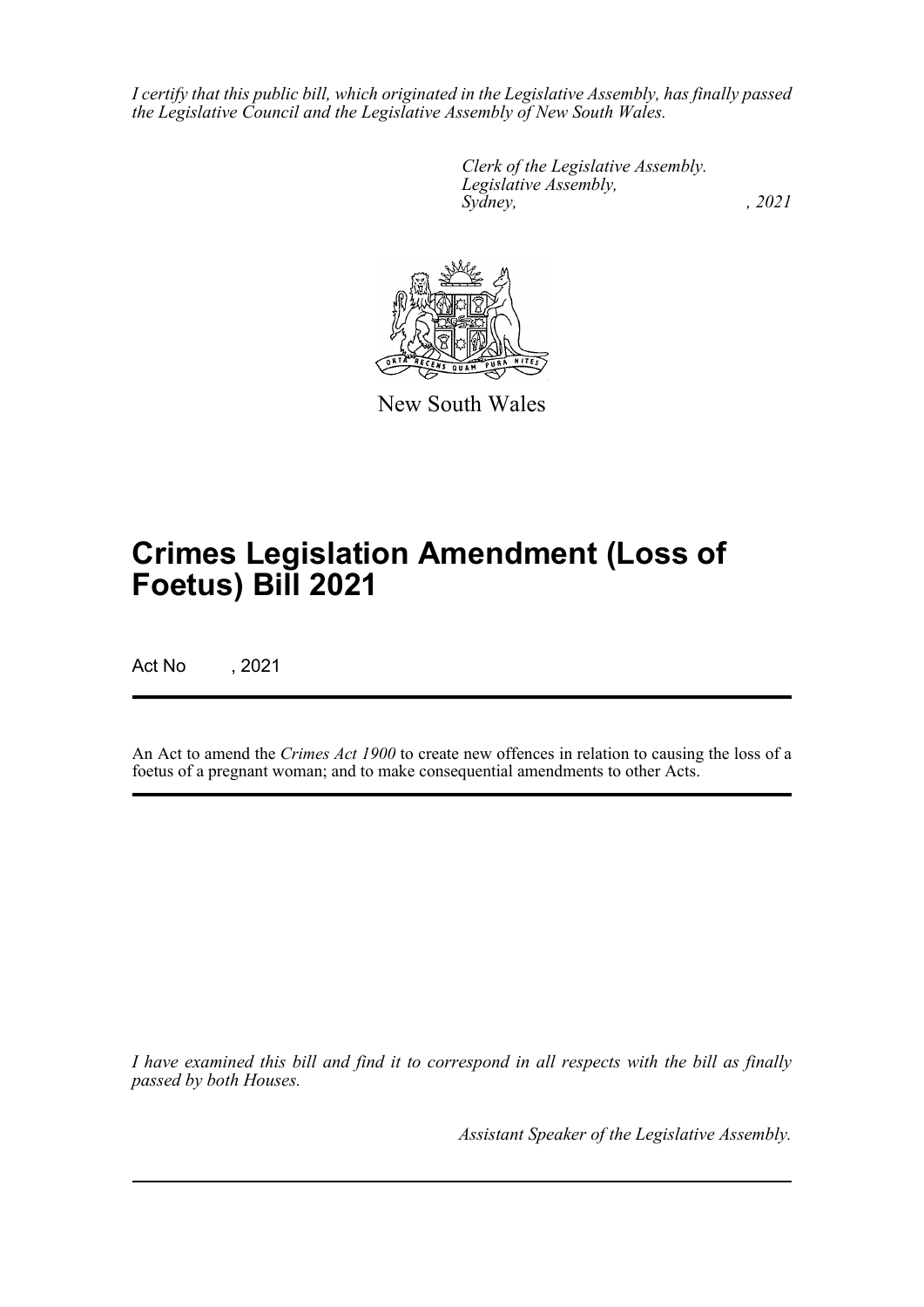Crimes Legislation Amendment (Loss of Foetus) Bill 2021 [NSW]

### <span id="page-2-0"></span>**The Legislature of New South Wales enacts—**

#### **1 Name of Act**

This Act is the *Crimes Legislation Amendment (Loss of Foetus) Act 2021*.

#### <span id="page-2-1"></span>**2 Commencement**

This Act commences on a day or days appointed by proclamation.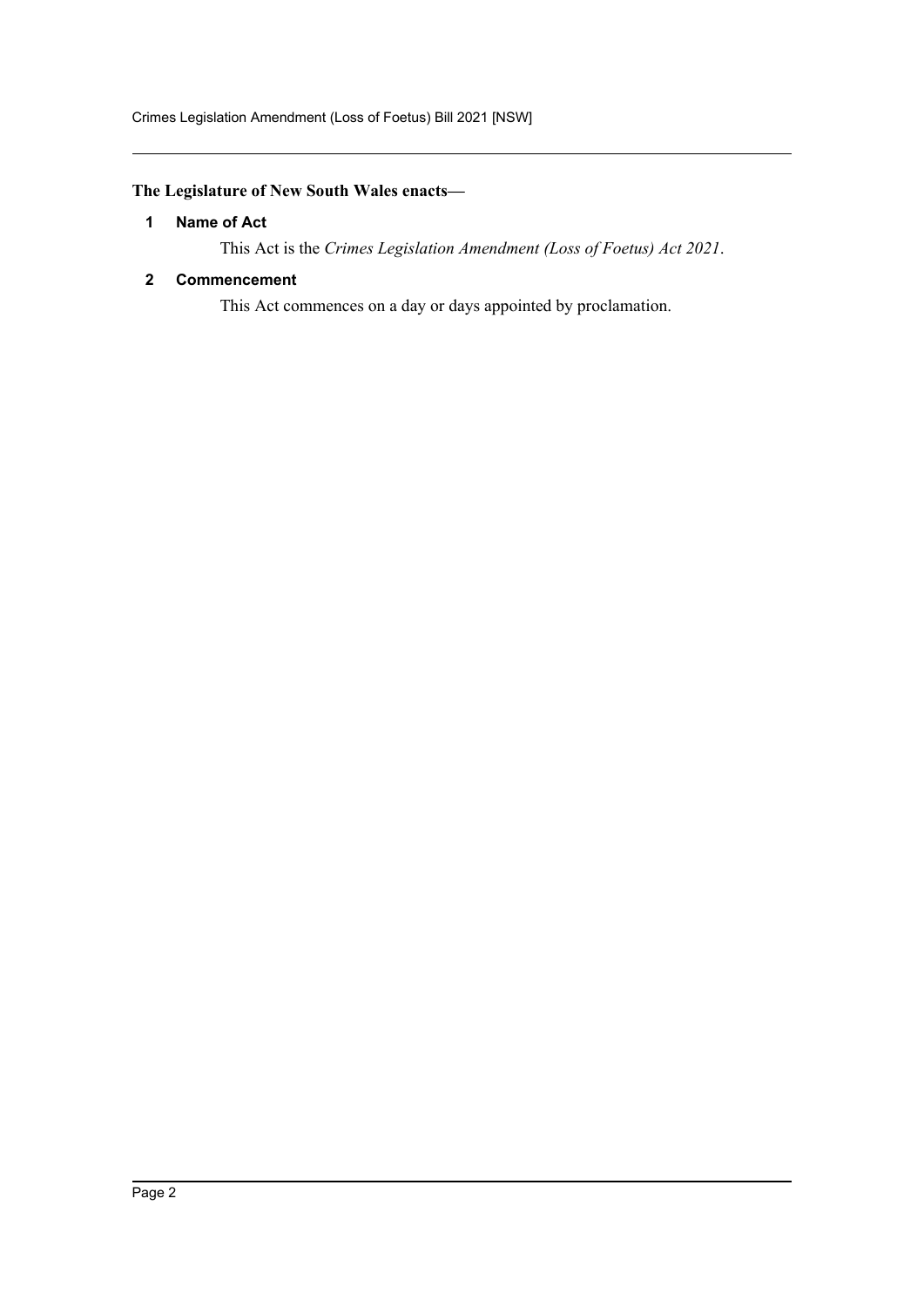## <span id="page-3-0"></span>**Schedule 1 Amendment of Crimes Act 1900 No 40**

#### **[1] Sections 54A and 54B**

Insert after section 54—

#### **54A Offence of causing loss of a foetus**

- (1) A person commits an offence against this section (an *offence of causing the loss of a foetus*) if—
	- (a) the person's act or omission constitutes an offence under a GBH provision (the *relevant GBH provision*), and
	- (b) the act or omission consists of, or includes, causing the loss of a foetus of a pregnant woman.
- (2) To avoid doubt, if the act or omission that caused the loss of the foetus of the pregnant woman caused other injuries to the pregnant woman, the person may, in addition to the offence of causing the loss of a foetus, be charged and convicted of another offence under this Act in relation to the pregnant woman's other injuries.
- (3) A person who commits an offence of causing the loss of a foetus is liable for a maximum penalty that equals the total of the following—
	- (a) the maximum penalty for the relevant GBH provision,
	- (b) 3 years' imprisonment.
- (4) In sentencing a defendant for an offence of causing the loss of a foetus and another offence committed against the pregnant woman arising from the same act or omission, a court—
	- (a) may take into account any other injuries caused to the pregnant woman by the defendant's act or omission, but
	- (b) may not impose a total sentence that is more than the maximum penalty referred to in subsection (3).
- (5) In a proceeding for an offence of causing the loss of a foetus it is not necessary for the prosecution to prove that the defendant knew, or ought reasonably to have known, that the woman was pregnant, unless that knowledge is an element of the relevant GBH provision.
- (6) This section does not apply to—
	- (a) the termination of a pregnancy under the *Abortion Law Reform Act 2019*, or
	- (b) an act or omission of a pregnant woman that results in the loss of the woman's foetus.
- (7) In this section—

*foetus* means a foetus—

- (a) of at least 20 weeks' gestation, or
- (b) if it is not possible to reliably establish the period of gestation—that has a body mass of at least 400 grams.

*GBH provision* means a provision of this Act that creates an offence involving physical elements of causing grievous bodily harm to a person.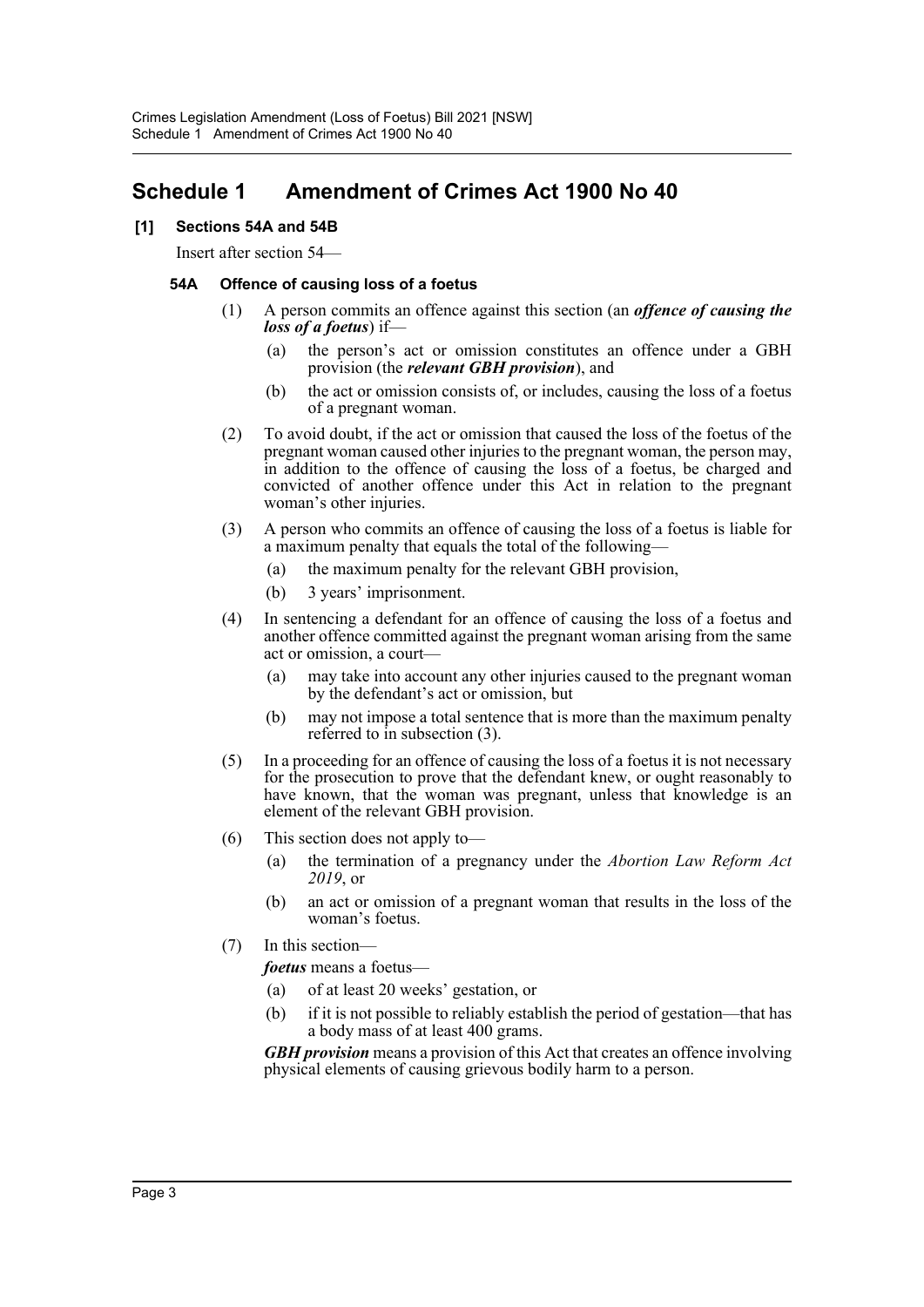#### **54B Offence of causing loss of a foetus (death of pregnant woman)**

- (1) A person commits an offence against this section (an *offence of causing the loss of a foetus (death of pregnant woman)*) if—
	- (a) the person's act or omission constitutes an offence under a homicide provision (the *relevant homicide provision*), and
	- (b) the victim of the offence is a pregnant woman, and
	- (c) the act or omission includes causing the loss of the pregnant woman's foetus.
- (2) A person may be charged with an offence of causing the loss of a foetus (death of pregnant woman) in relation to an act or omission of the person only if the person is also charged with an offence under the relevant homicide provision in relation to the same act or omission.
- (3) A person who commits an offence of causing the loss of a foetus (death of pregnant woman) is liable for a maximum penalty of 3 years' imprisonment.
- (4) In a proceeding for an offence of causing the loss of a foetus (death of pregnant woman) it is not necessary for the prosecution to prove that the defendant knew, or ought reasonably to have known, that the woman was pregnant.
- (5) This section does not apply to—
	- (a) the termination of a pregnancy under the *Abortion Law Reform Act 2019*, or
	- (b) an act or omission of a pregnant woman that results in the loss of the woman's foetus.

#### (6) In this section—

*foetus* means a foetus—

- (a) of at least 20 weeks' gestation, or
- (b) if it is not possible to reliably establish the period of gestation—that has a body mass of at least 400 grams.

#### *homicide provision* means the following provisions—

- (a) section 18,
- (b) section 25A(1),
- (c) section 25A(2),
- (d) section 25C,
- (e) section  $52A(1)$ ,
- (f) section  $52A(2)$ ,
- $(g)$  section 52AB(1),
- (h) section 52B(1),
- $(i)$  section 52B $(2)$ ,
- (j) section 93O.

#### **[2] Schedule 11 Savings, transitional and other provisions**

Insert at the end of the Schedule, with appropriate Part and clause numbering—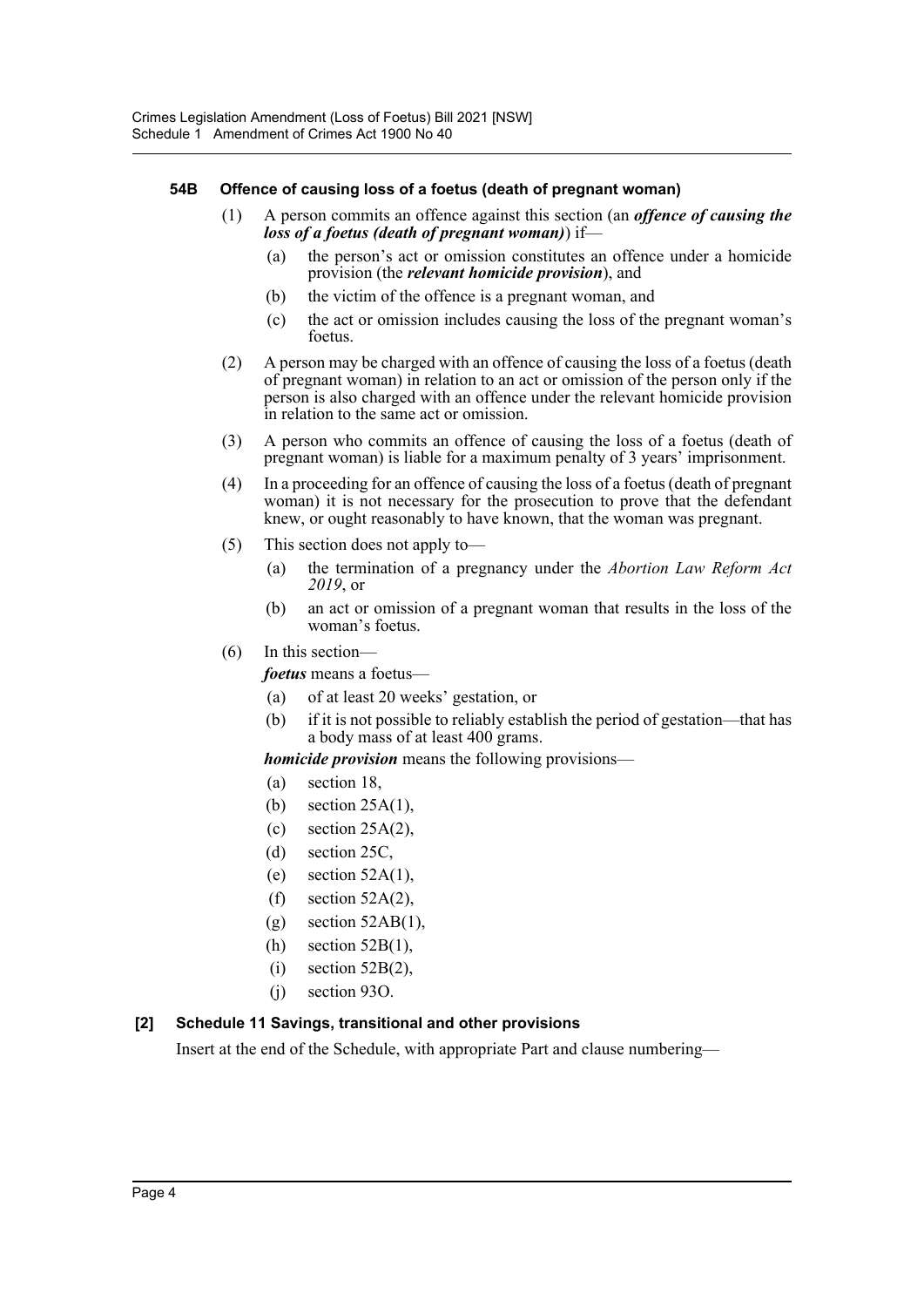## **Part Crimes Legislation Amendment (Loss of Foetus) Act 2021**

#### **Application of amendments**

Sections 54A and 54B, as inserted by the *Crimes Legislation Amendment (Loss of Foetus) Act 2021*, apply only to an offence alleged to have been committed on or after the commencement of the sections.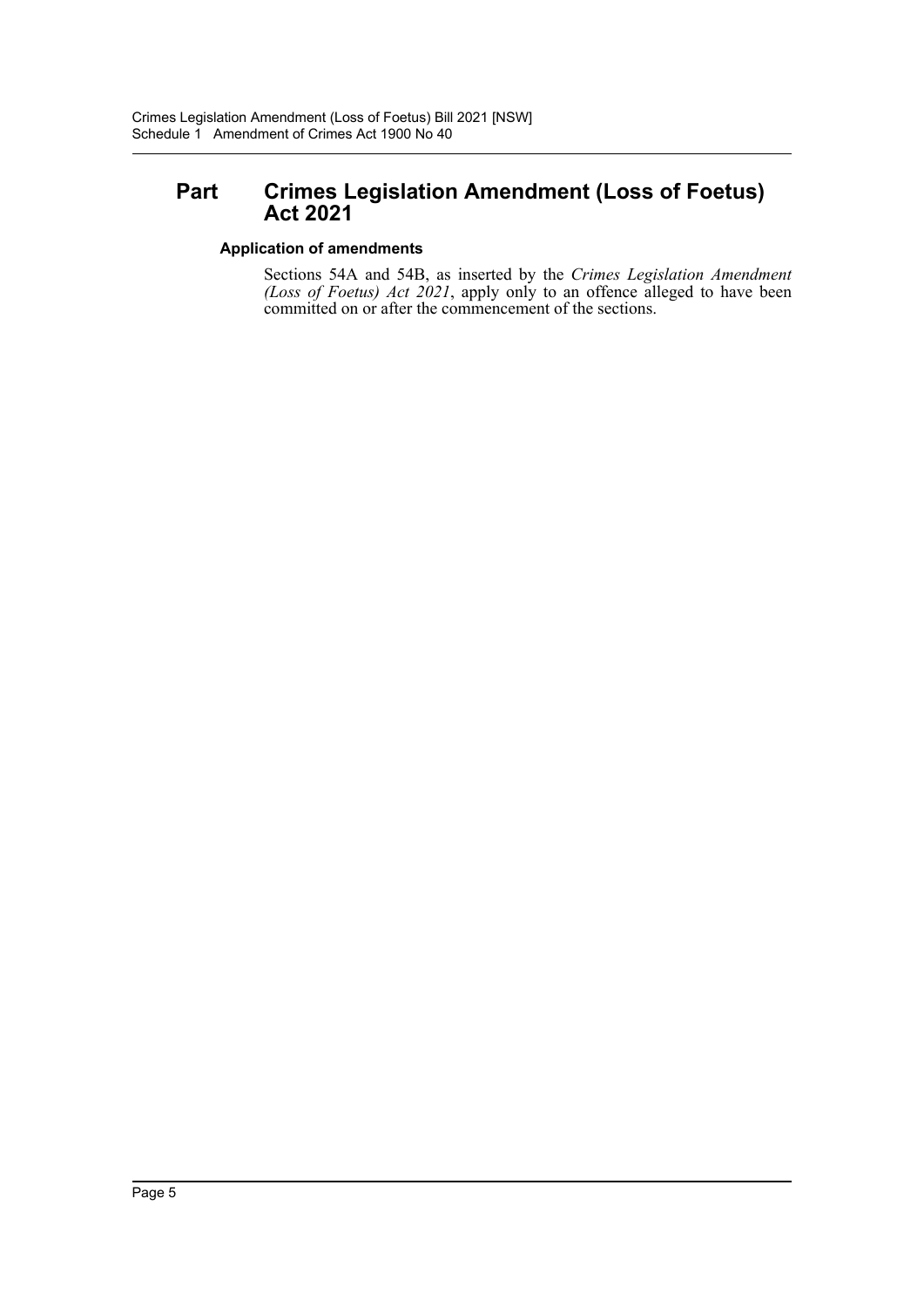## <span id="page-6-0"></span>**Schedule 2 Amendment of Crimes (Sentencing Procedure) Act 1999 No 92**

#### **[1] Section 26 Definitions**

Omit the definition of *family victim*. Insert in alphabetical order—

*family victim* means any of the following persons, whether or not the person suffered personal harm as a result of the offence-

- (a) in relation to an offence as a direct result of which a primary victim has died—a person who was, at the time the offence was committed, a member of the primary victim's immediate family,
- (b) in relation to an offence committed against a primary victim who was pregnant at the time the offence was committed and as a result of which the foetus was lost, regardless of the gestational age of the foetus—a person who was, at the time the offence was committed, a member of the primary victim's immediate family, whether or not the primary victim died.

#### **[2] Section 28 Contents of victim impact statements**

Omit section 28(2). Insert instead—

- (2) A family victim in relation to an offence may prepare a statement (a *victim impact statement*) that contains—
	- (a) in relation to an offence as a direct result of which a primary victim has died—particulars of the impact of the primary victim's death on the family victim and other members of the primary victim's immediate family, and
	- (b) in relation to an offence committed against a primary victim who was pregnant at the time the offence was committed and as a result of which the foetus was lost, regardless of the gestational age of the foetus particulars of the impact of the loss of the foetus on—
		- (i) the family victim, and
		- (ii) other members of the primary victim's immediate family.

#### **[3] Schedule 2 Savings, transitional and other provisions**

Insert at the end of the Schedule, with appropriate Part and clause numbering—

### **Part Provision consequent on enactment of Crimes Legislation Amendment (Loss of Foetus) Act 2021**

#### **Application of amendments**

- (1) Section 28(2) and the new definition of family victim apply only to proceedings that are commenced on or after the commencement of the amendment Act, Schedule 2.
- (2) In this clause—

*amendment Act* means the *Crimes Legislation Amendment (Loss of Foetus) Act 2021*.

*new definition* means the definition inserted in section 26 by the amendment Act.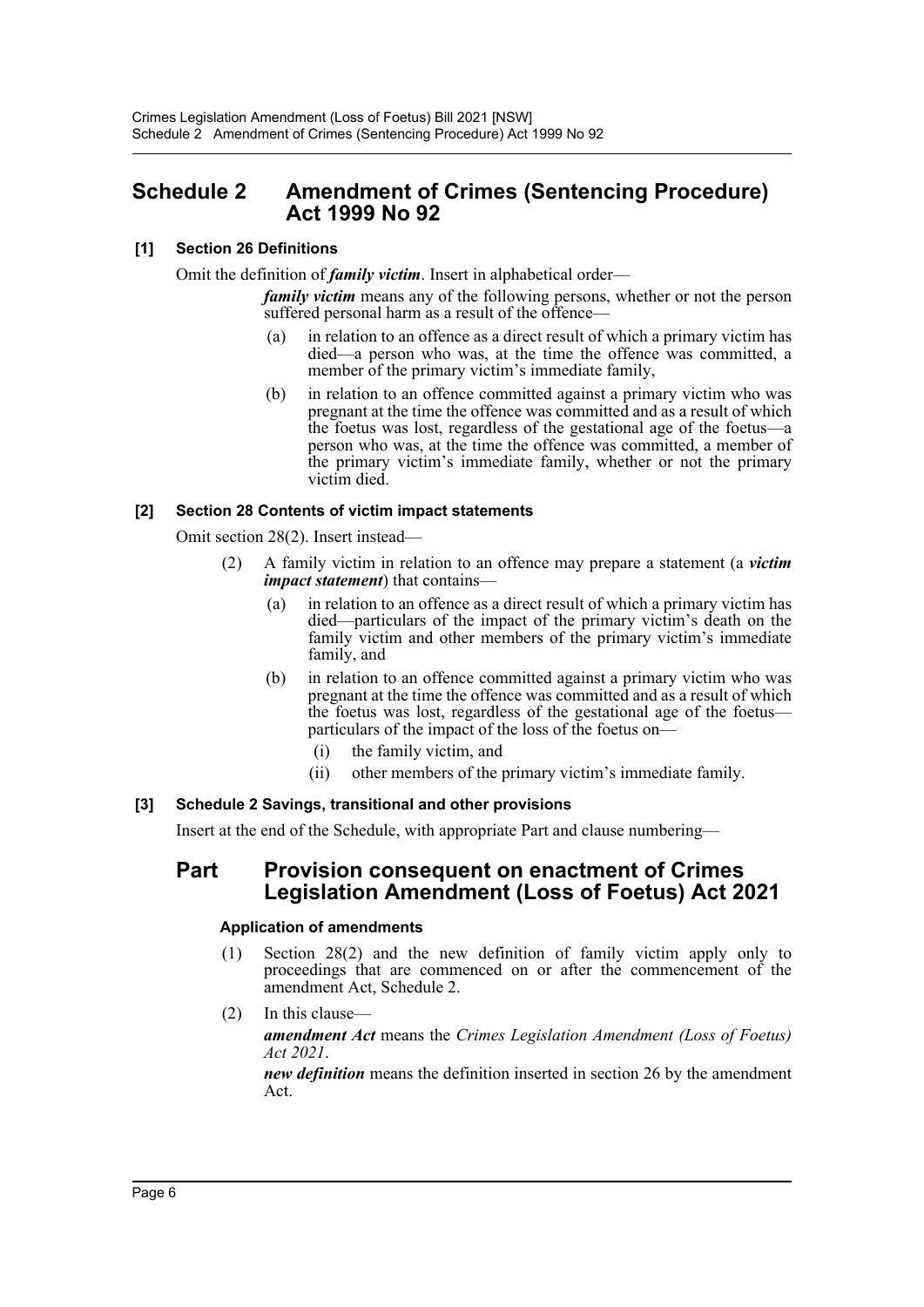## <span id="page-7-0"></span>**Schedule 3 Amendment of Criminal Procedure Act 1986 No 209**

#### **[1] Section 16 Certain defects do not affect indictment**

Insert after section  $16(1)(d)$ —

(d1) if the indictment is for an offence under the *Crimes Act 1900* relating to the destruction or loss of a foetus, regardless of the gestational age of the foetus—for stating the name of the foetus,

#### **[2] Schedule 2 Savings, transitional and other provisions**

Insert at the end of the Schedule, with appropriate Part and clause numbering—

### **Part Provision consequent on enactment of Crimes Legislation Amendment (Loss of Foetus) Act 2021**

#### **Application of amendments**

The amendment made by the *Crimes Legislation Amendment (Loss of Foetus) Act 2021*, Schedule 3[1] does not apply to proceedings that commenced before the commencement of the Schedule.